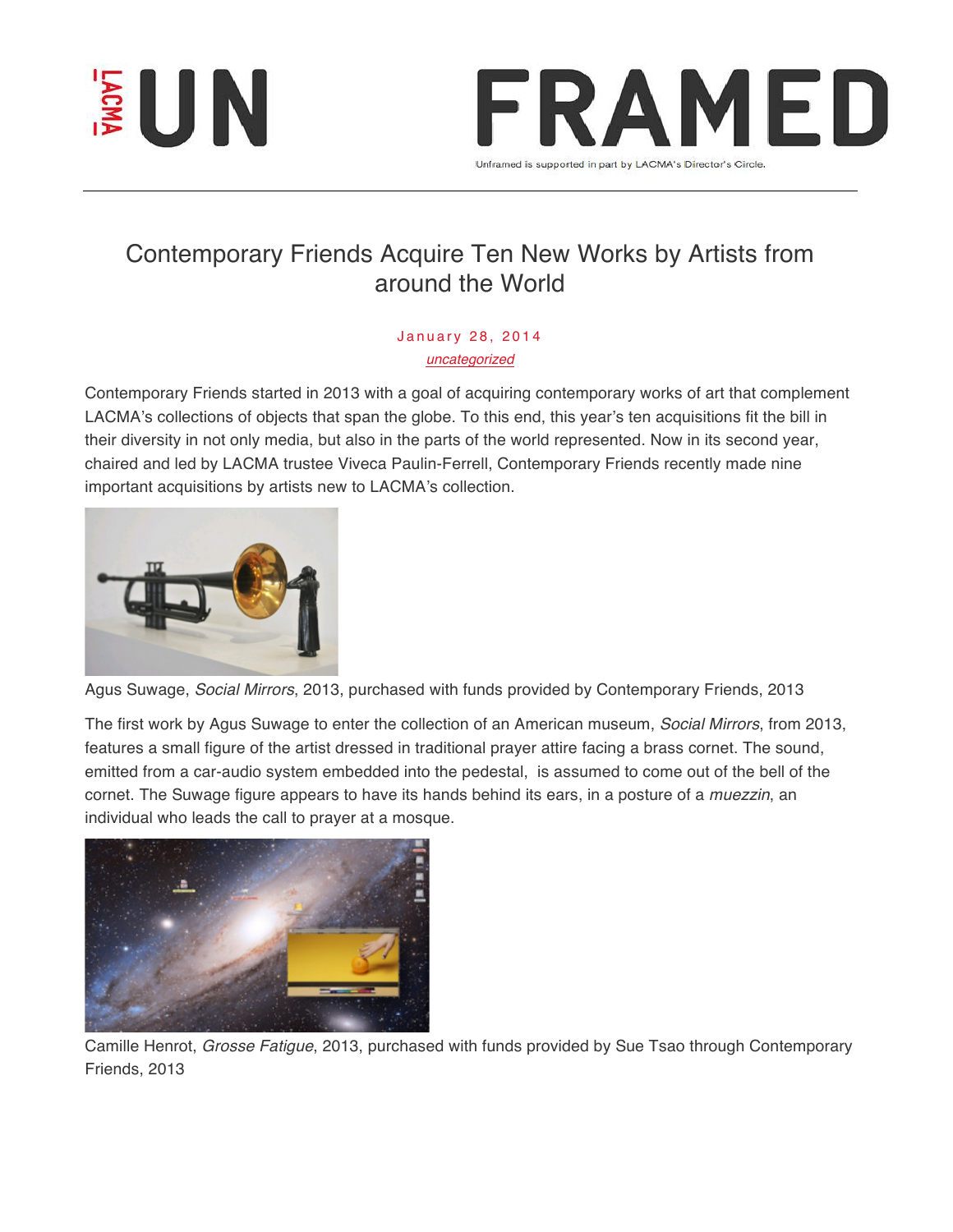Also entering the collection is *Grosse Fatigue*, the Silver Lion winner at the 2013 Venice Biennale, by French artist Camille Henrot. The work takes up the history of the world as its subject, featuring a narrative that is co-written by the poet Jacob Bromberg and set to hip-hop beats by Joakim Bouaziz. Henrot attempts a feat with *Grosse Fatigue*—she aims to tell the story of the creation of the universe.



Amy Sillman, *Untitled (Purple Bottle)*, 2013, purchased with funds provided by Contemporary Friends, 2013



Maaike Schoorel, *Ian met turban (Ian with turban)*, 2011, purchased with funds provided by Emily and Teddy Greenspan through Contemporary Friends, 2013

Two paintings, one by Amy Sillman and another by Maaike Schoorel, explore different strategies in composition and subject. Amy Sillman's work, *Untitled (Purple Bottle)*, challenges the boundaries between abstraction and figuration, while demonstrating her skills as a formidable colorist. The canvas is comprised of various ambiguous forms and lines rendered in bold and pastel colors—pinks, greens, purples, and grays. There are gestures toward representation: the handle of the "Purple Bottle," for instance, is implied by the green handle, but lines around it disrupt the figurative. Schoorel's work, *Ian met turban (Ian with turban)*, initially appears all black, but, upon closer observation, a figure—that of a head—reveals itself. The viewer is required to invest time and to focus in order to see the form in the otherwise minimalist canvas.



Edgardo Aragón, *La Trampa*, 2011, purchased with funds provided by Jeanne Williams and Jason Greenman through Contemporary Friends, 2013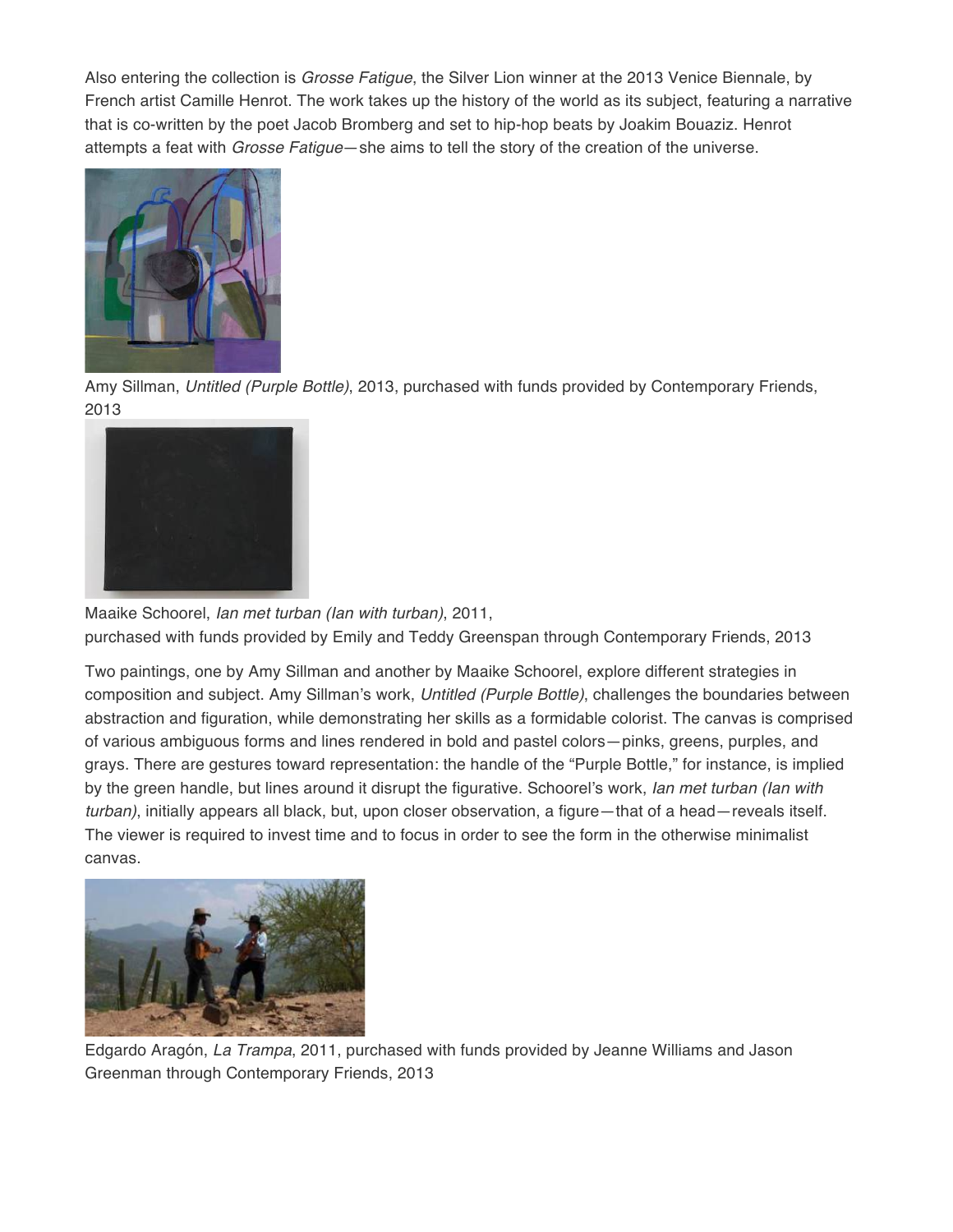Edgardo Aragón's *La Trampa* tells the story of an Oaxacan village and looks at the landscape of this Mexican state for inspiration. Mohamed Bourouissa's *Temps Mort* records a yearlong dialogue between the artist and a friend who was incarcerated for a minor offense. The video installation features mobilephone recordings made by his friend. These two acquisitions, along with Henrot's *Grosse Fatigue*, not only add to the depth of our holdings of video and time-based media, but also complement LACMA's Art+Film initiative, which aims to present the moving image in the context of an art museum.



Choi Jeonghwa, *Flower, Flower*, 2008, purchased with funds provided by Contemporary Friends, 2013

LACMA has been able to build its collection of contemporary Korean art thanks in part to generous support by AmorePacific. This year, Contemporary Friends was able to add Choi Jeonghwa's*Flower, Flower*, two objects made both for indoor and outdoor environs. Known for his playful use of existing objects, Choi's work adds to the holdings of Korean art that span the Three Kingdoms, Goryeo, and the Joseon periods and also complement contemporary works by Korean artists such as Haegue Yang, Lee Bul, Yeesookyung, and Do Ho Suh.



Kemang Wa Lehulere, *Five Figures and Three Bottles (Even if I Bleed2)*, 2011, purchased with funds provided by Wyatt and Marlowe Kline, and Jay and John Lassiter through Contemporary Friends, 2013

The young artist Kemang Wa Lehulere's *5 Figures and Three Bottles (Even if I Bleed 2)* combines two drawings with collage into one singular piece. The first drawing, at top, features a white figure that appears to be rendered in a form of a bottle. Adjacent to that figure are black-and-white layers featuring mesh-like patterns, crude scribbles, and watercolor gestures. In the second half of the piece (the bottom), a black figure, seemingly in the guise of an angel, tilts his head above, looking over a black and a white form. The push-and-pull of the forms exemplifies Lehulere's strategies in his work, which encourages the viewer to make multiple, differing interpretations as it attempts to reconcile the past and present in South Africa.